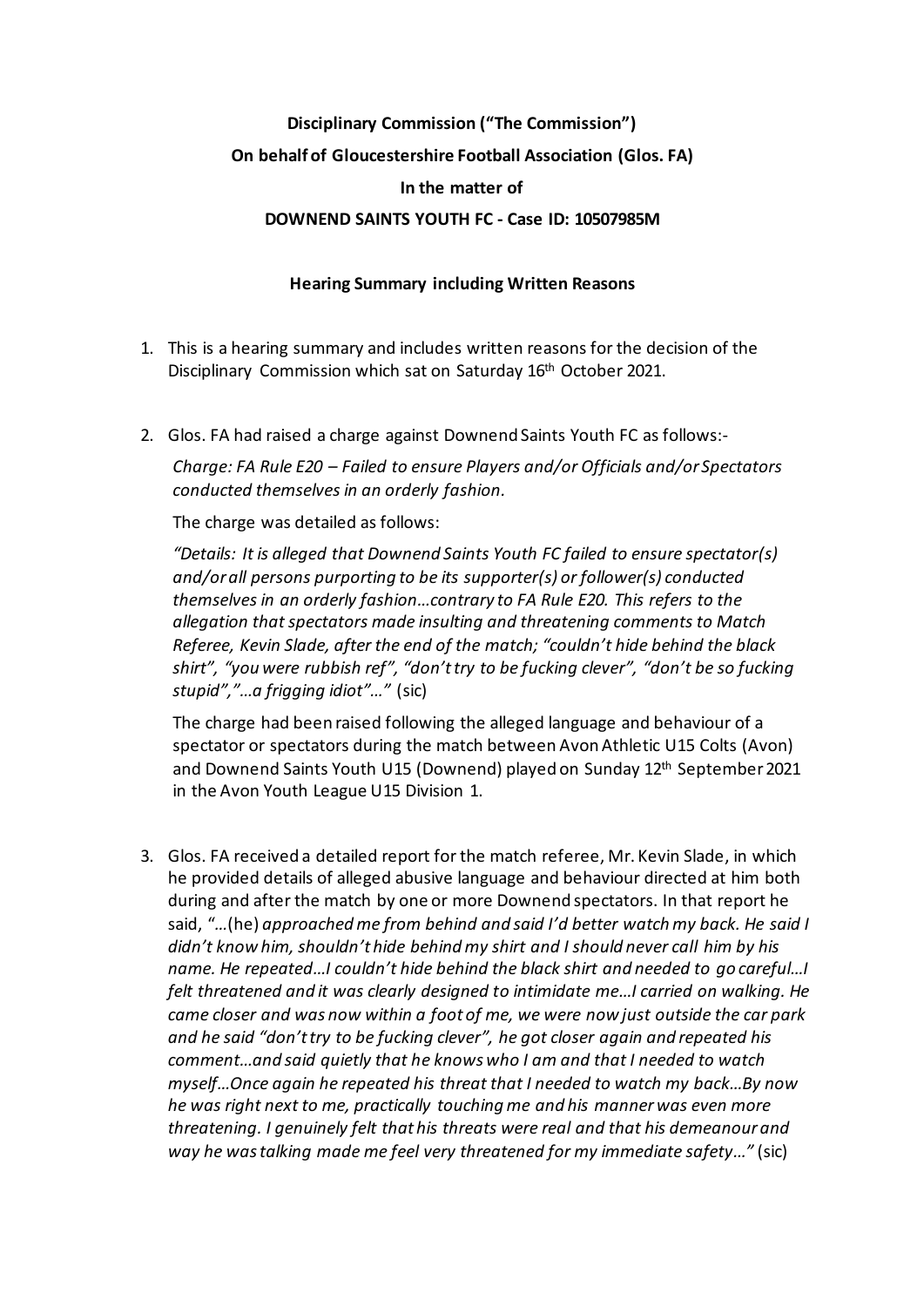- 4. At a result of that report the charge against Downend was raised by Glos. FA on 29<sup>th</sup> September 2021.
- 5. An on-line response to the charge was received from Downend in which it entered a plea of "*Accept – Correspondence"* indicating it was content for the matter to be dealt with in its absence. No further response to the charge was received from it.
- 6. The foregoing is a summary of the principal submissions provided to the Commission. It does not purport to contain reference to all the points made, however the absence in these reasons of any particular point, or submission, should not imply that the Commission did not take such point, or submission, into consideration when the member determined the matter. For the avoidance of doubt, the Commission carefully considered all the evidence and materials furnished with regard to this case.
- 7. As Downend had accepted the charge raised against it the Commission was only concerned with determining the sanction to be imposed. For clarity it should be noted however that, after considering all the evidence, the Commission was content to accept that plea from it.
- 8. The matter was determined to lie within the "*high*" category of offence. Downend's disciplinary record over the last 5 years was then considered, which showed it had 20 teams and there was one previous proven E20 charge recorded against it. Reference was made to FA Rules E20, E21 and the Disciplinary Sanctions Guidelines issued by the FA in coming to its decision. It was noted that the recommended sanction for "*high*" category breach by a youth club was a fine of from £60 to £100.
- 9. The Commission considered if there were any relevant mitigating or aggravating factors. It found mitigating factors in its early "*guilty"* plea and its disciplinary record. It found aggravating factors in the fact that the referee had received abusive comments throughout the match, did not appear to have been supported by Downend officials, had clearly felt threatened and the incidents had taken place in front of young players playing in an U15 match. It was also disappointing that the club, in responding to the charge, had offered no apology for its supporters' behaviour towards the referee or had indicated what action it intended to take to avoid such circumstances occurring in the future.
- 10. Having taken into consideration all the circumstances of the matter it was determined that the following sanction be imposed on Downend :-
	- a fine of £80;
	- 7 disciplinary penalty points.